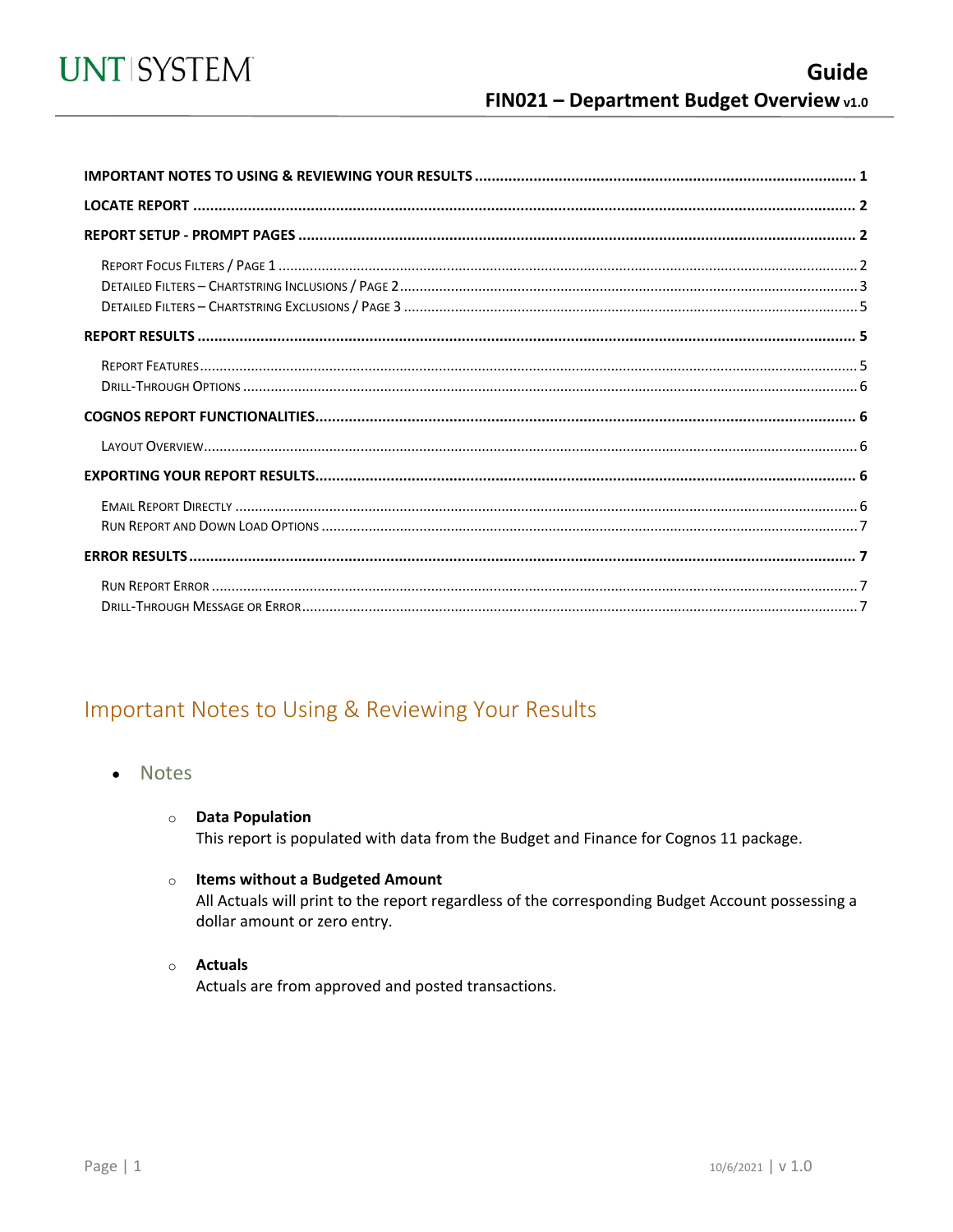## Locate Report

1. From the Budget & Planning **[Reporting Page](https://finance.untsystem.edu/reporting)**, locate

"FIN021 – [Department Budget Overview"](https://cognospd.admin.unt.edu/bi/?pathRef=.public_folders%2FBudget%2Band%2BFinance%2BBasic%2BReports%2FFIN021%2B-%2BDepartment%2BBudget%2BOverview)

**2. Login** to IBM Cognos to run the report.

## Report Setup- Prompt Pages

### Report Setup - Prompt Pages

All initial **Landing Pages** for reports on the Cognos System will appear similar in format. You will have a set of filtering choices based on the source's available data.



### REPORT FOCUS FILTERS / PAGE 1

 $\overline{\phantom{0}}$ 

1. Select your parameter choices. (No parameters within this report are required).

| <b>Business Unit</b>                        | Default will pull "All Units" or you may select one particular<br>unit by which to filter the report.                                                                                                                                                                                                                                                                                                                                                                                                                              |
|---------------------------------------------|------------------------------------------------------------------------------------------------------------------------------------------------------------------------------------------------------------------------------------------------------------------------------------------------------------------------------------------------------------------------------------------------------------------------------------------------------------------------------------------------------------------------------------|
| Department or Manager                       | You can Search by either the Department or Manager, you<br>may type here and search. For further search features, click<br>the Options Link to expand additional search methods. Your<br>results appear in the left box. Highlight any or all results and<br>click the Insert Button to include as your filter choice here.<br>*Notes: CTRL + Click to choose more than one.<br>If you need to view several departments and have a numbered list,<br>you can use the department selection on the Detailed Filters/Page<br>2 below. |
| Department Tree Selection<br><b>Options</b> | If you know a particular Department Tree Selection Option<br>you would like to filter by, make your selection here.                                                                                                                                                                                                                                                                                                                                                                                                                |
| Account Type                                | Default will pull all account type. You may select one<br>particular account type by which to filter the report.                                                                                                                                                                                                                                                                                                                                                                                                                   |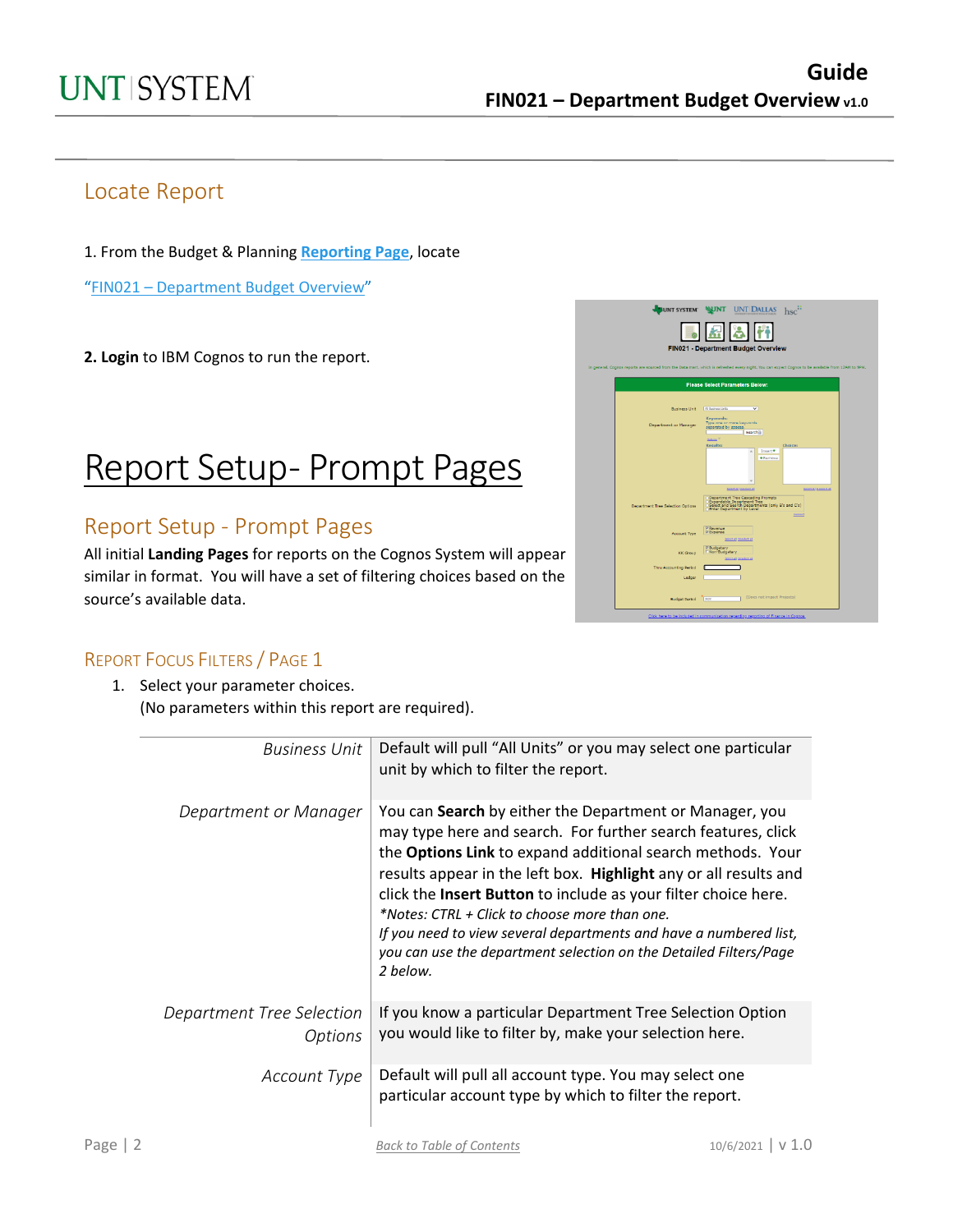| KK Group               | Default for this report is set to Budgetary and Non-<br>Budgetary. Otherwise, choose to limit your selection by<br>unchecking the appropriate boxes not needed to focus and<br>limit viewing results |
|------------------------|------------------------------------------------------------------------------------------------------------------------------------------------------------------------------------------------------|
| Thru Accounting Period | This will allow data retrieval thru a particular period entered                                                                                                                                      |
| Ledger                 | If you know a particular Ledger you would like to filter by,<br>enter here.                                                                                                                          |
| Budget Period          | Default for this report is set to 2022. You may enter a year<br>by which to filter the report.                                                                                                       |

2. If you are satisfied with your choices and do not need to engage Detailed Filters, click the **Finish Button**. Otherwise, to run by other FoaPs elements, click the **Next Button**.

### DETAILED FILTERS – CHARTSTRING INCLUSIONS / PAGE 2

3. Select your parameter choices.

*Remember that prompts filter your data. By entering values into the prompts you narrow the result sets. Start off by casting a wide net by only using one prompt. You can always rerun the report with additional prompt to narrow the results as needed.*

| <b>Fund Category</b> | You can either enter a Fund Cat within this box or paste.<br>Several numbers may be entered here but each one must be<br>on its own line to filter correctly. When you are ready, click<br>the Insert Button. All items you have typed/pasted into the<br>box will move to the <b>Choices Box</b> . |
|----------------------|-----------------------------------------------------------------------------------------------------------------------------------------------------------------------------------------------------------------------------------------------------------------------------------------------------|
| Fund                 | If you know a particular Fund you would like to filter by,<br>enter here. When you are ready, click the Insert Button. All<br>items you have typed/pasted into the box will move to the<br><b>Choices Box.</b>                                                                                      |
| <b>Function</b>      | If you know a particular Function you would like to filter by,<br>enter here. When you are ready, click the Insert Button. All<br>items you have typed/pasted into the box will move to the<br><b>Choiecs Box.</b>                                                                                  |
| Department           | If you chose Department(s) on the first page, they will<br>automatically appear here. You can type or paste multiple<br>choices additionally within the Right Box to insert additional                                                                                                              |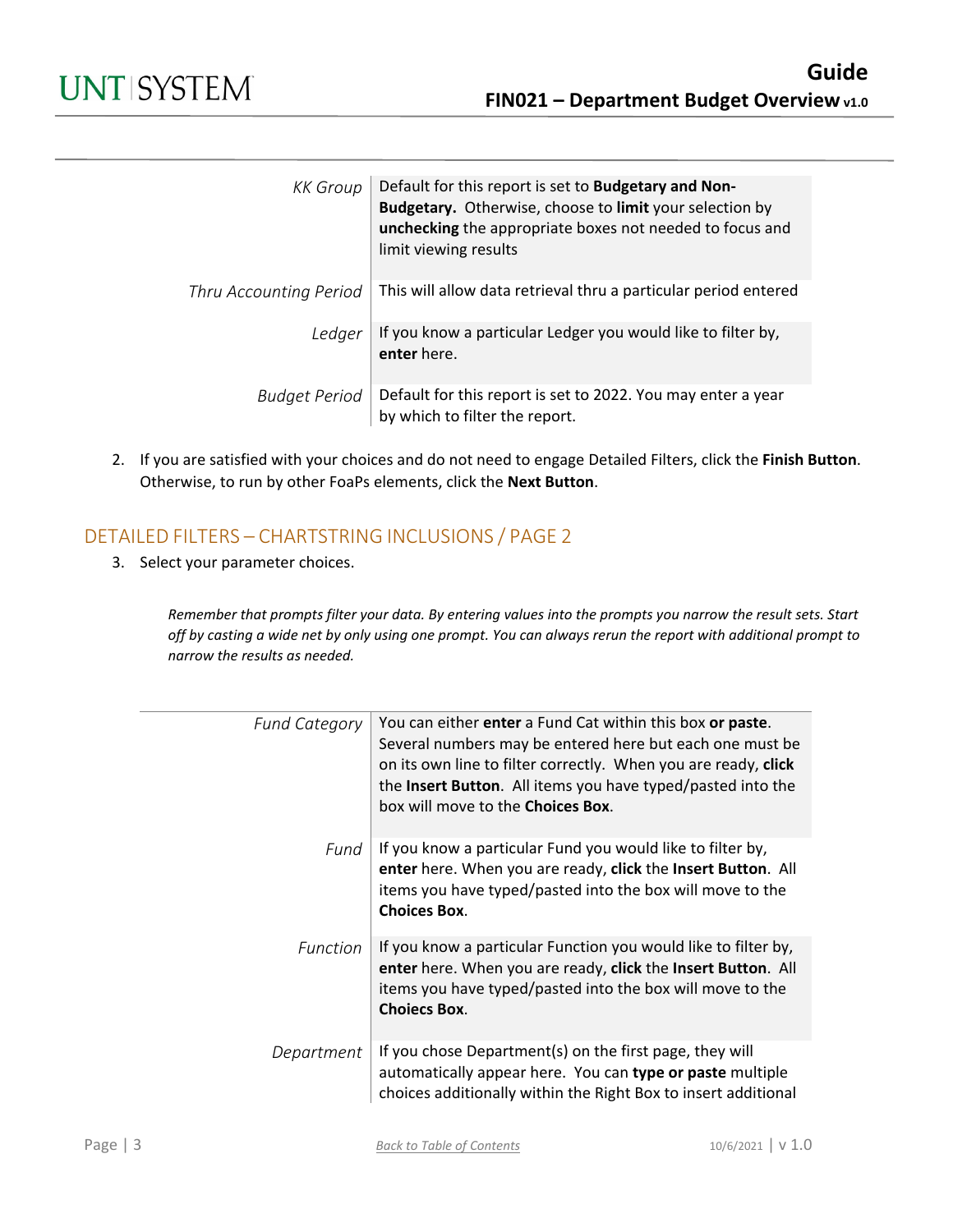|                  | or from a list. When you are ready be sure to click the Insert<br>Button to add your entries to the Choices Box.                                                                                                                                                                                        |
|------------------|---------------------------------------------------------------------------------------------------------------------------------------------------------------------------------------------------------------------------------------------------------------------------------------------------------|
| Account          | If you know a particular Account you would like to filter by,<br>enter here. When you are ready, click the Insert Button. All<br>items you have typed/pasted into the box will move to the<br><b>Choices Box.</b>                                                                                       |
| Project          | If you chose Project(s) on the first page, they will<br>automatically appear here. You can type or paste multiple<br>choices additionally within the Right Box to insert additional<br>or from a list. When you are ready be sure to click the Insert<br>Button to add your entries to the Choices Box. |
| PC Business Unit | Available PCBUs are displayed in the dropdown. If you know<br>a particular PC Business Unit you would like to filter by,<br>select it here. If using a PCBU, only one may be filtered for<br>at a time                                                                                                  |
| Activity         | I If you know a particular Activity you would like to filter by,<br>enter here. When you are ready, click the Insert Button. All<br>items you have typed/pasted into the box will move to the<br><b>Choices Box.</b>                                                                                    |
| Program          | If you know a particular Program you would like to filter by,<br>enter here. When you are ready, click the Insert Button. All<br>items you have typed/pasted into the box will move to the<br><b>Choices Box.</b>                                                                                       |
| Purpose          | If you know a particular Purpose you would like to filter by,<br>enter here. When you are ready, click the Insert Button. All<br>items you have typed/pasted into the box will move to the<br><b>Choices Box.</b>                                                                                       |
| Site             | If you know a particular Site you would like to filter by, enter<br>here. When you are ready, click the Insert Button. All items<br>you have typed/pasted into the box will move to the Choices<br>Box.                                                                                                 |

6. If you are satisfied with your choices and do not need to engage FOAPs exclusion Filters, click the **Finish Button**. Otherwise, to run by excluding particular FoaPs elements, click the **Next Button**.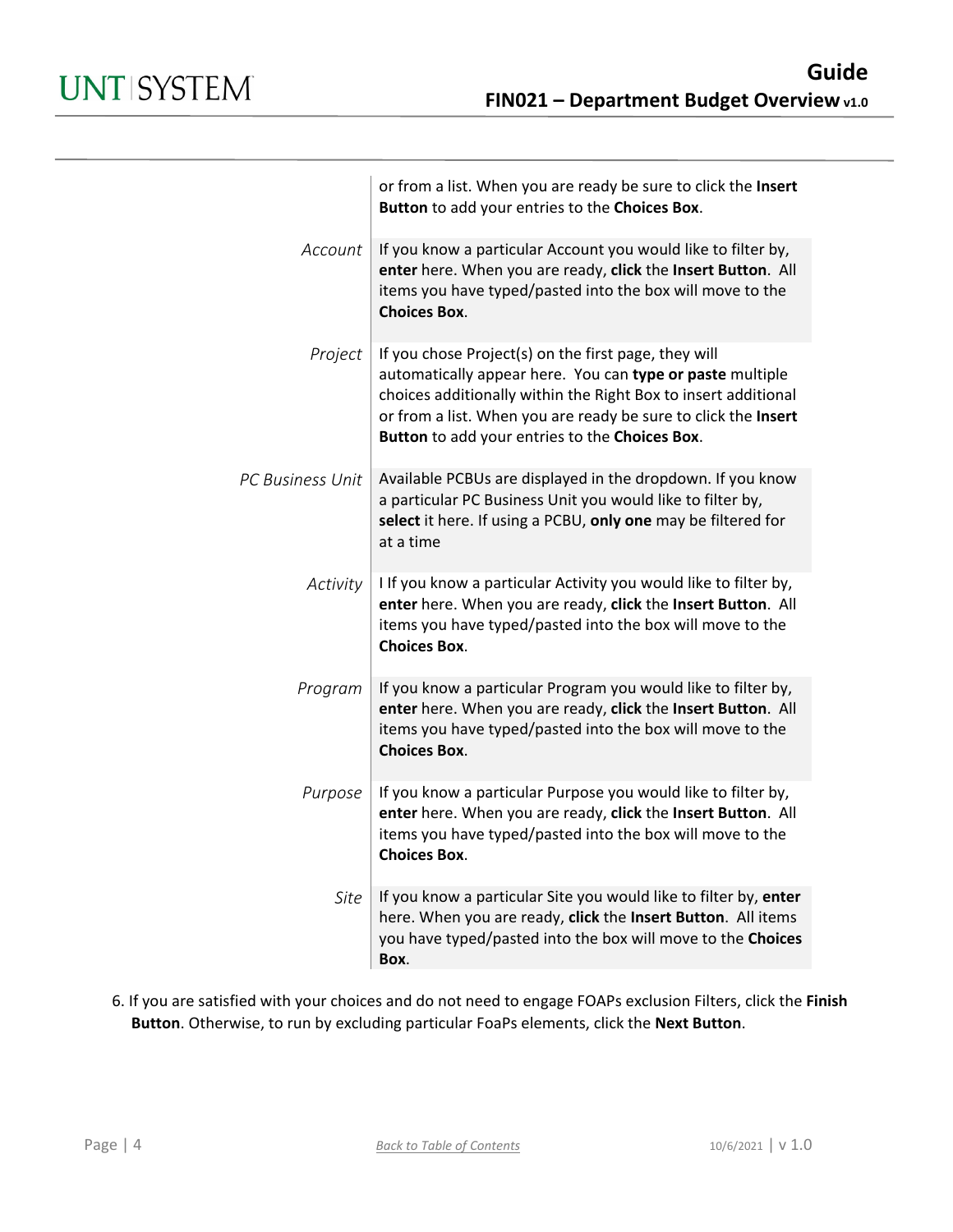#### DETAILED FILTERS – CHARTSTRING EXCLUSIONS / PAGE 3

7. Select your parameter choices.

*Remember that prompts filter your data. By entering values into the prompts you narrow the result sets. Start off by casting a wide net by only using one prompt. You can always rerun the report with additional prompt to narrow the results as needed.*

| Et $a$ The strings listed here mirror the Inclusions descriptions |
|-------------------------------------------------------------------|
| listed for the previous page.                                     |

- 8. When you are satisfied with your choices, **click** the **Finish Button** to run the report. *\*If you need to make changes or want to check your filters, you can click the Back Button at any time to review and click the Finish Button from any point without having to re-enter your information.*
- 9. When you are satisfied with your choices, click the Finish Button to run the report.

*\*If you need to make changes or want to check your filters, you can click the Back Button at any time to review and click the Finish Button from any point without having to re-enter your information.*

## Report Results

## Report Results

Department: 300150 - Office of the President(Meintjes, William James)

| Account         | <b>Account Descr</b>           | Current Budget | <b>Actuals</b> | Encumbrance | Pre-Encumbrance | Balance   |
|-----------------|--------------------------------|----------------|----------------|-------------|-----------------|-----------|
| Expence         |                                |                |                |             |                 |           |
| D5040           | Supplemental Pay               | 380            | 605            | 2,475       | ₫               | (2,700)   |
|                 | Revenue - Total                | 330            | 805            | 2,476       | ٥               | (82,700)  |
| D5014           | Salaries -Staff                | 2,664,192      | 178,282        | 1,946,362   | 222,725         | 316,822   |
| D5031           | Wages                          | 52,700         | ₫              | ₫           | ₫               | 52,700    |
| D5050           | <b>Payroll Related Costs</b>   | 115,360        | 17,467         | 98,739      | ₫               | (B46)     |
|                 | <b>Personnel Costs - Total</b> | 2,832,263      | 186,760        | 2,046,102   | 222,726         | \$388,676 |
| D5101           | Professional Fees & Sycs       | 140,000        | 9,729          | 194,471     | ₫               | (64, 200) |
| D5251           | Travel                         | 15,000         | 119            | ₫           | ₫               | 14,881    |
| D5301           | Materials & Supplies Exp.      | 196,051        | ₫              | ₫           | ₫               | 196,051   |
| D5331           | Communication & Utilities      | 3,200          | <u>54</u>      | ₫           | ₫               | 3,146     |
| D5350           | Repairs and Maintenance        | 400            | ₫              | ₫           | ₫               | 400       |
| D5360           | Rental Exp-Non-Cap             | 9,000          | ₫              | ₫           | ₫               | 9,000     |
| D5371           | Printing & Reproduction        | 1,600          | ₫              | ₫           | ₫               | 1,600     |
| D5501           | Other Operating Exp.           | 203,469        | (358)          | 2,852       | 2,700           | 198,275   |
|                 | Non-Personnel Costs - Total    | 688,720        | 9,644          | 197,323     | 2,700           | \$359,153 |
| Expense - Total |                                | 83,401,352     | \$206,898      | \$2,244,800 | 8226,426        | \$726,129 |

#### REPORT FEATURES

- The report will show the budgetary overview for departments such as account, current budget, actuals, and more
- It is organized by the D-level of the accounts and shows the total for everything related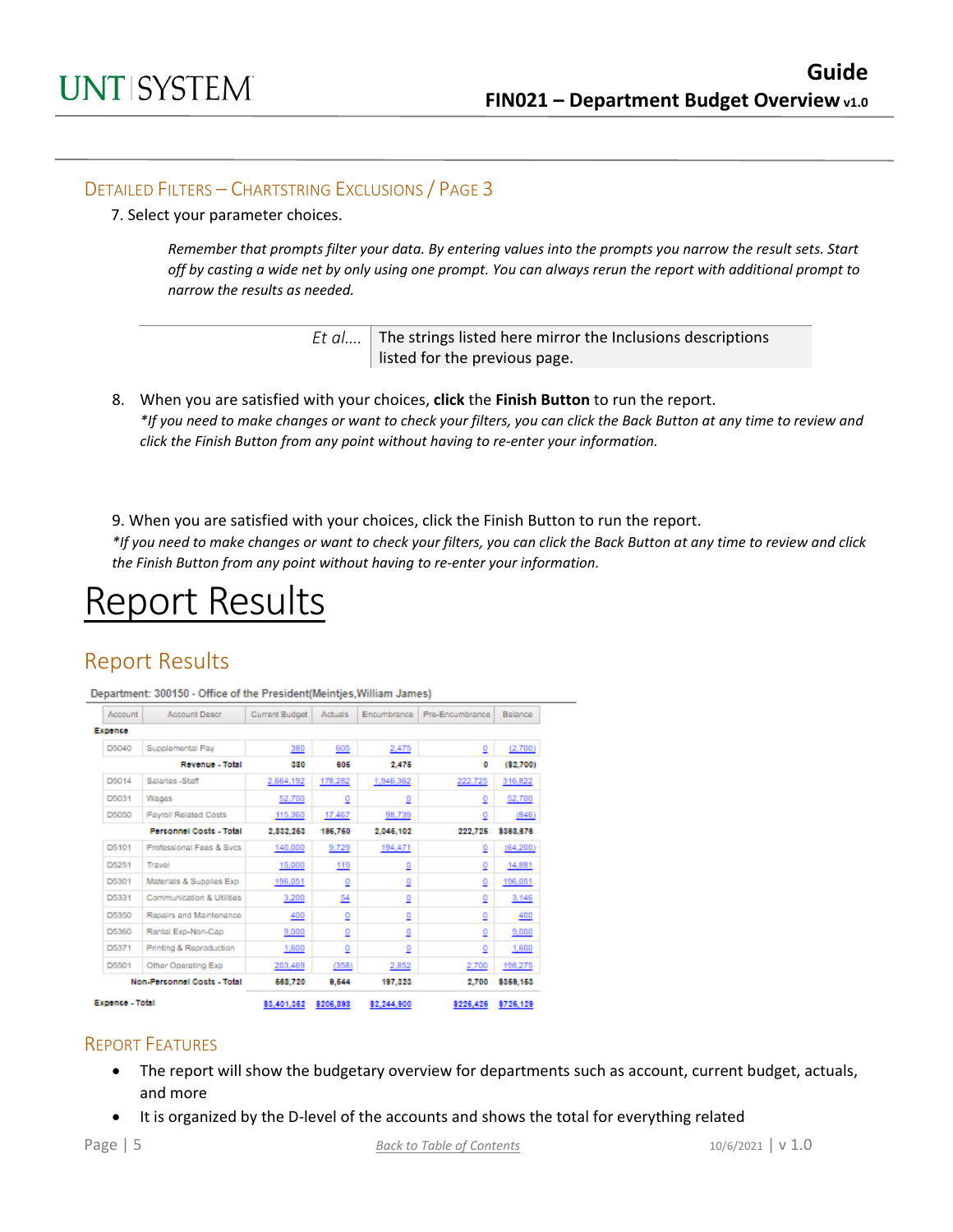#### DRILL-THROUGH OPTIONS

- There are drill-throughs in the report on the totals and non-total rows
- When the rows are clicked on, it will go to **FIN003 – Transaction Details** with all the information regarding the row you clicked

# Cognos Report Functionalities

#### LAYOUT OVERVIEW

- Report results are typically displayed in an interactive HTML on screen style.
- Based on your selections, if any, the report will only display results that match your initial filtering choices.
- Reports on screen may combine the Level Number result with the Description for that level in one single column. *(Report results exported to XLS will break these out, see Run Report and Down Load section below.)*
- If there is an error in your request or no results can be produced, you get a return message showing the parameters you chose that produced these results. *(See th[e Error Results section](#page-6-0) below for more information or to troubleshoot.)*

|              | C9000 - Suspense<br>and Clearing           | D9100 - Expense<br>Clearing                   | 91003 - Undistributed P-<br>Card Exp | 649.25        | 649.25          |
|--------------|--------------------------------------------|-----------------------------------------------|--------------------------------------|---------------|-----------------|
|              |                                            | 91005 - Undistributed<br>Trav CC Exp          | 0.00                                 | 0.00          |                 |
|              |                                            |                                               | Total                                | 649.25        | 649.25          |
|              |                                            | Total                                         |                                      | 649.25        | 649.25          |
|              | Total                                      |                                               |                                      | 34,170,371.53 | 34, 170, 371.53 |
| Total        |                                            |                                               |                                      | $\Omega$      | $\Omega$        |
| Sep 29, 2021 |                                            |                                               | 12:03:59 PM<br>1                     |               |                 |
|              | $\overline{\wedge}$ Top $\uparrow$ Page up | $\mathbf{v}$ Bottom<br>$\downarrow$ Page down |                                      |               |                 |
|              | <b>Report - Total</b>                      |                                               |                                      |               |                 |
|              |                                            |                                               | 〒 Top 个 Page up ↓ Page down ↓ Bottom |               |                 |

- Use the **"Page Down" Link** at the bottom left to see additional pages (if any).
- Use the **"Bottom" Link** to skip to the last page of **Applied Parameters** where you can review what your filtering choices were on the initial **Prompt Page** selections. Use the **"Top" Link** then to return to your first page.

# Exporting Your Report Results

## Exporting Your Report Results

In the upper left hand or right hand of the toolbar on your screen, you will see options to run report and view your results.

#### EMAIL REPORT DIRECTLY

Click the **"Share"** symbol dropdown (next to the bell) on the upper right hand of the toolbar on your screen to select **"Email".** Fill in the desired email address, any additional information, and your onscreen results will be emailed from within the Cognos program.